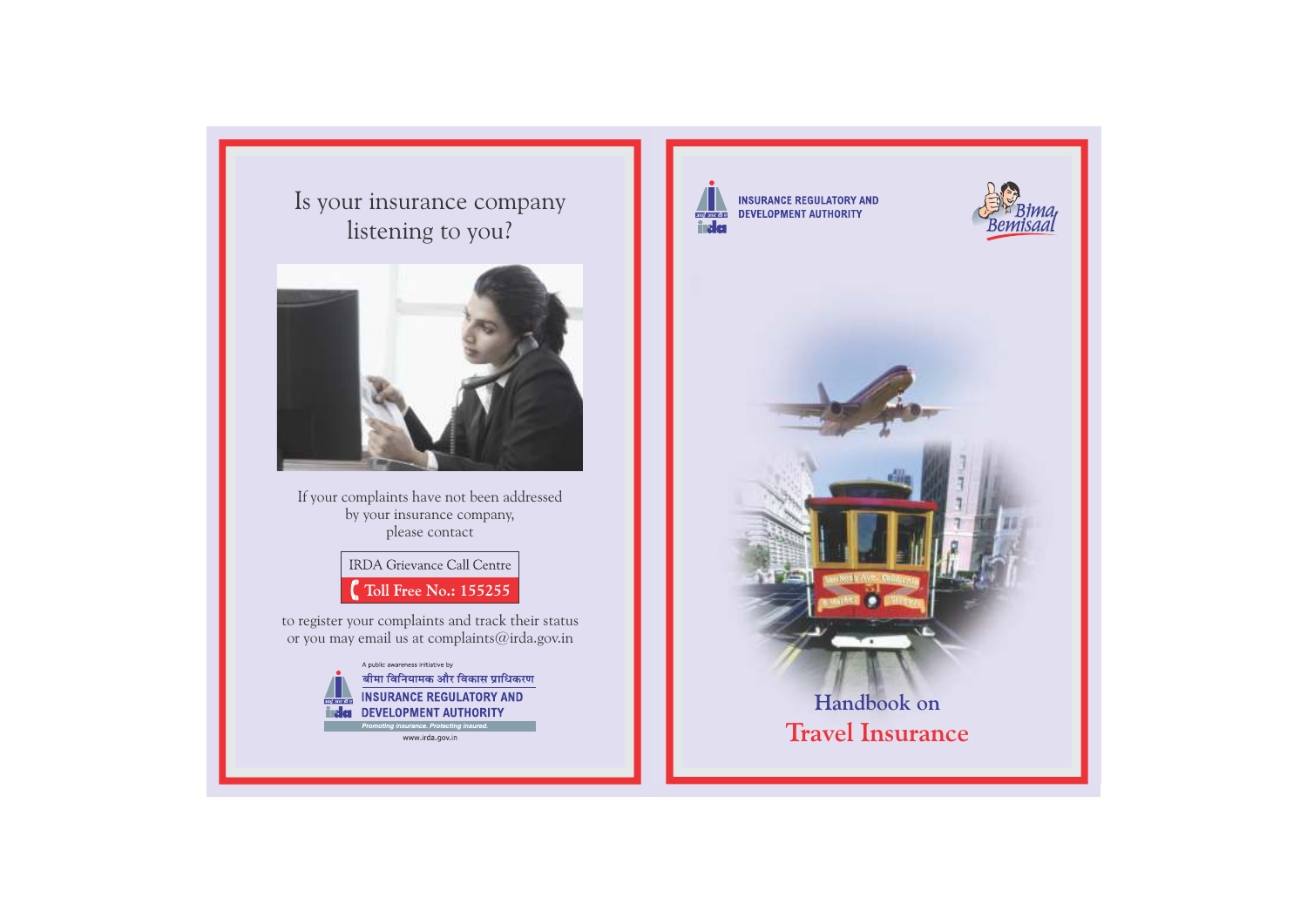

### **Contents:**

| 1. About this handbook         |    |
|--------------------------------|----|
| 2. Travel Insurance            |    |
| 3. Frequently asked questions  |    |
| 4. Policyholder Servicing TATs | 10 |
| 5. If you have a grievance     |    |

# **1. About this handbook**

This handbook is designed by the Insurance Regulatory and Development Authority (IRDA) as a guide on **Travel Insurance** and gives general information only. No information given herein replaces or overrides the terms and conditions of an insurance policy.

Please approach a duly licensed agent or a broker or an insurance company registered with IRDA for specific information regarding a policy or for any other additional information.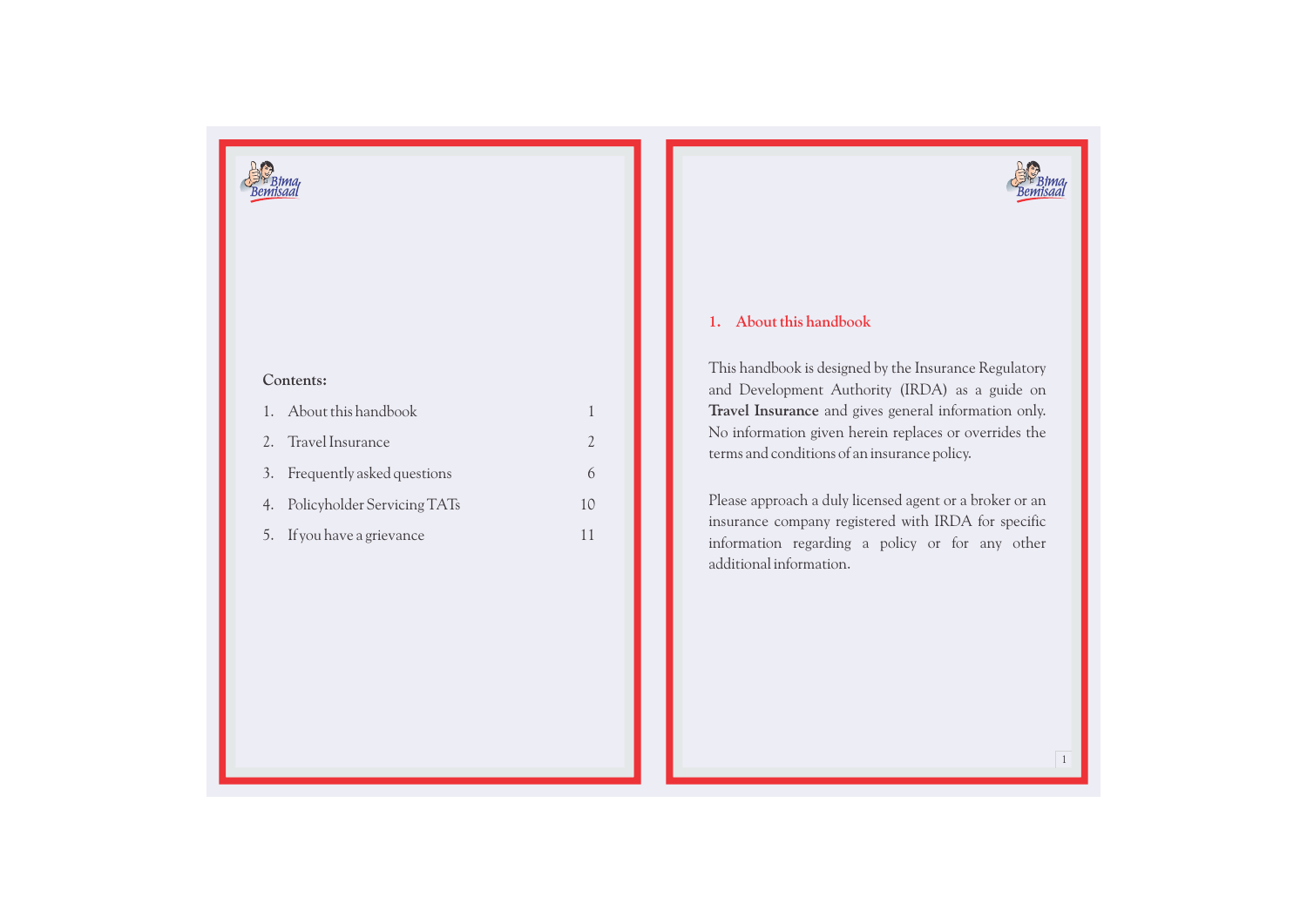



### **2. Travel Insurance**

- Travel Insurance offers insurance protection while you travel. Travel Insurance may be called by different names by insurance companies. It is important for you to check and understand whether the policy covers domestic travel or overseas travel or both. Travel Insurance protects you and/or family against travel related accidents, unexpected medical expenditure during travel, losses such as baggage loss, loss of passport etc and interruption or delays in flights or delayed arrival of baggage etc.
- You must read and understand what the policy you are considering exactly covers. Do ask your insurer and/or agent or broker questions to clear all your doubts and go through the terms and conditions of the cover thoroughly. Travel Insurance normally offers cover only during a specific period of travel. However, some insurance companies may offer various combinations of protection to cater to the specific needs of customers e.g., there could be a

special policy for Corporate Frequent Travellers etc.

- The Scope of Cover and Benefits offered by different insurance companies would vary. You must shop around to ensure that you purchase a policy that you need. The following are covers that are generally provided under Travel Insurancethough the combination may vary. The list, however, is not exhaustive.
	- o Medical Expenses with or without cashless facility (most travel insurance products offer cashless facility)
	- Personal Accident
	- o Loss of Baggage
	- o Delay in Baggage arrival
	- o Loss of Passport
	- o Travel Delay
	- o Repatriation
	- o Transportation of dead body etc.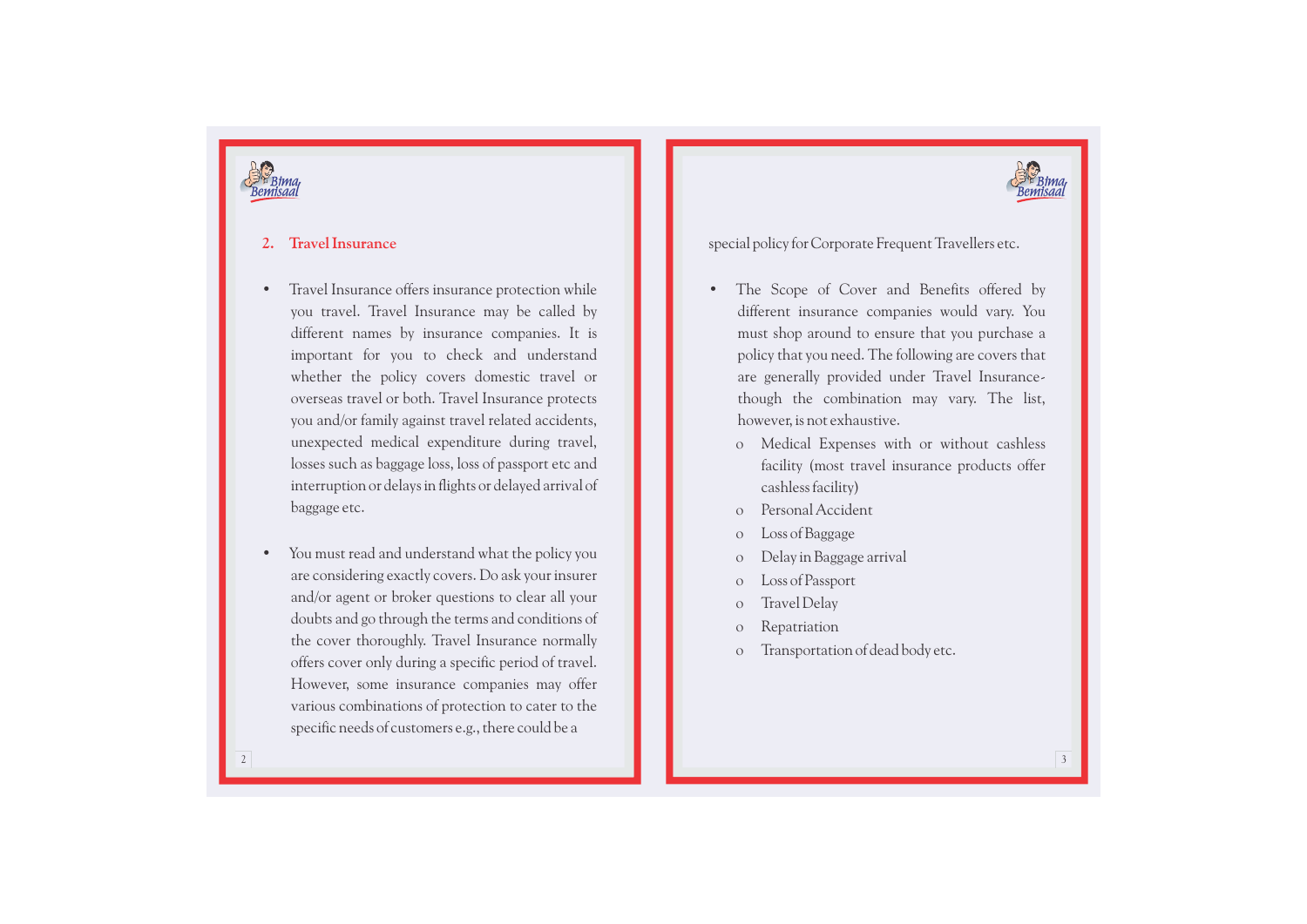



- The Sum Insured offered may vary and so would the premium rates, which would depend on the country in question, apart from other factors such as Age, Period Of Travel etc.
- You must go through the exclusion clauses very thoroughly. Ask your insurer and/or agent or broker for clarifications wherever you have a doubt. In general, the following are not covered:
	- Pre-existing diseases
	- War Risks
	- Suicide and Insanity
	- Hazardous sports

There could be some exclusions relating to personal effects.

It is very important for you to understand what to do in case a claim situation arises abroad. Generally policies provide hotline numbers where intimation of claim/s should be given. You must also notify the concerned authorities involved eg,

local police, embassy, transportation company etc, as applicable. The insurer also should be notified. Normally, every travel insurance policy docket will also contain a claim form as you will be away in a distant place and may not be in a position to obtain a claim form immediately.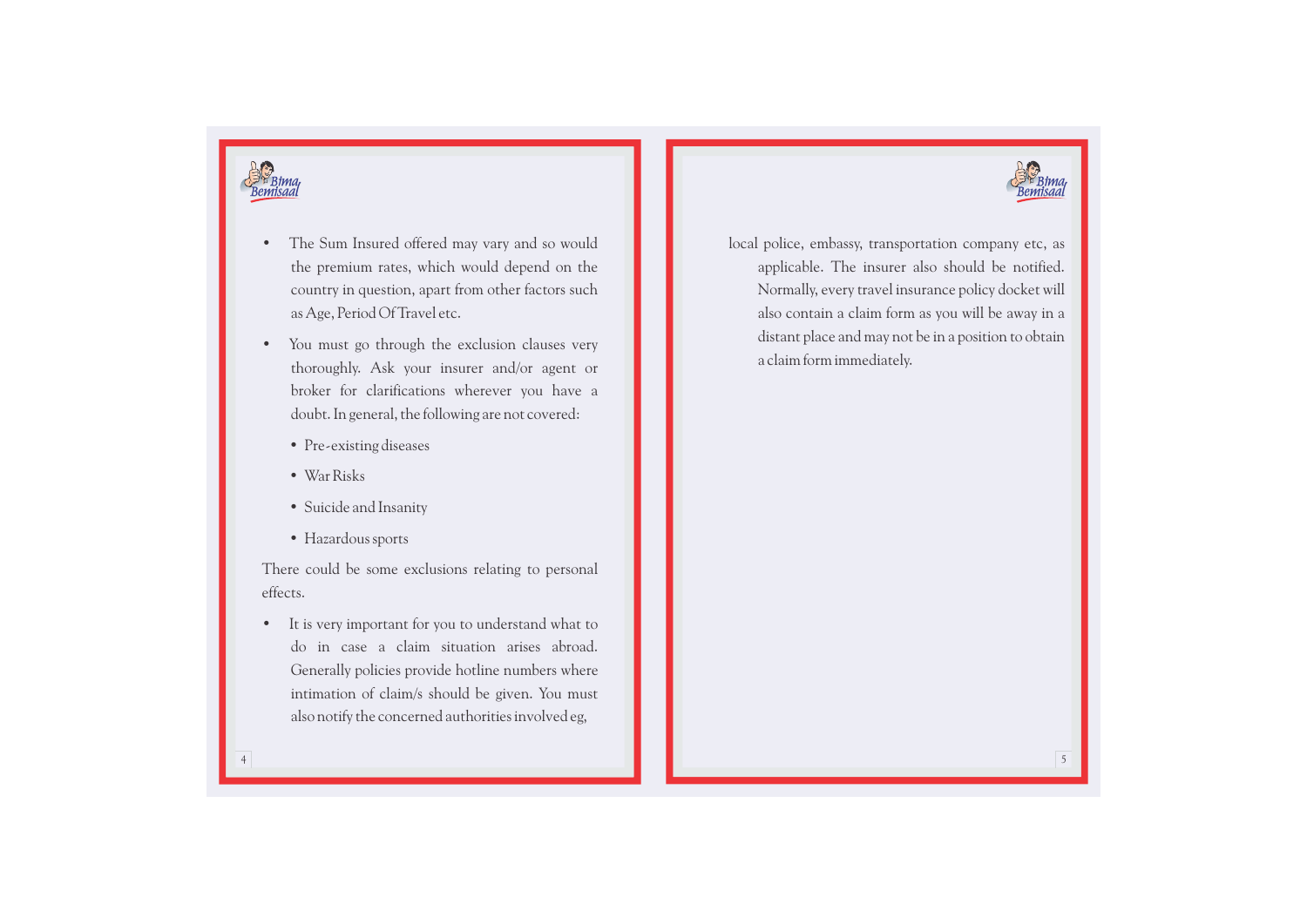



#### **3. F AQs on Travel Insurance**

### **Q . Why should I buy travel insurance?**

- **Ans.** To obtain a visa for some countries, overseas travel insurance is compulsory. Even where it is not, it is prudent to obtain a travel insurance policy when you are travelling on business or holiday or for education, research etc as medical treatment costs in many countries are much much higher than what they are in India and are unaffordable.
- **Q . Can I extend the period of my travel insurance?**
- **Ans.** You must check with your insurer regarding this as it would depend on the policy. Read your policy document and understand what it provides. Most policies, especially overseas travel insurance policies have a provision for one or even two extensions.
- **Q . Is there a minimum duration of period for purchase of travel insurance?**
- **Ans.** Generally there will be a minimum stipulated period. Normally pricing of the policy goes by the "trip band" i.e., the number of days of travel involved and there would be a minimum trip band.
- **Q . Is a medical check -up required to purchase a travel insurance policy?**
- **Ans.** You must check up with the insurer and/or the agent or broker about medical tests required and reports that are required to be submitted along with the duly filled in proposal form. Check up about the validity period of such reports as well—normally reports within three to four weeks prior to departure are required.
- **Q . Do I need prior approval of the insurance company before proceeding with medical treatment should the contingency arise?**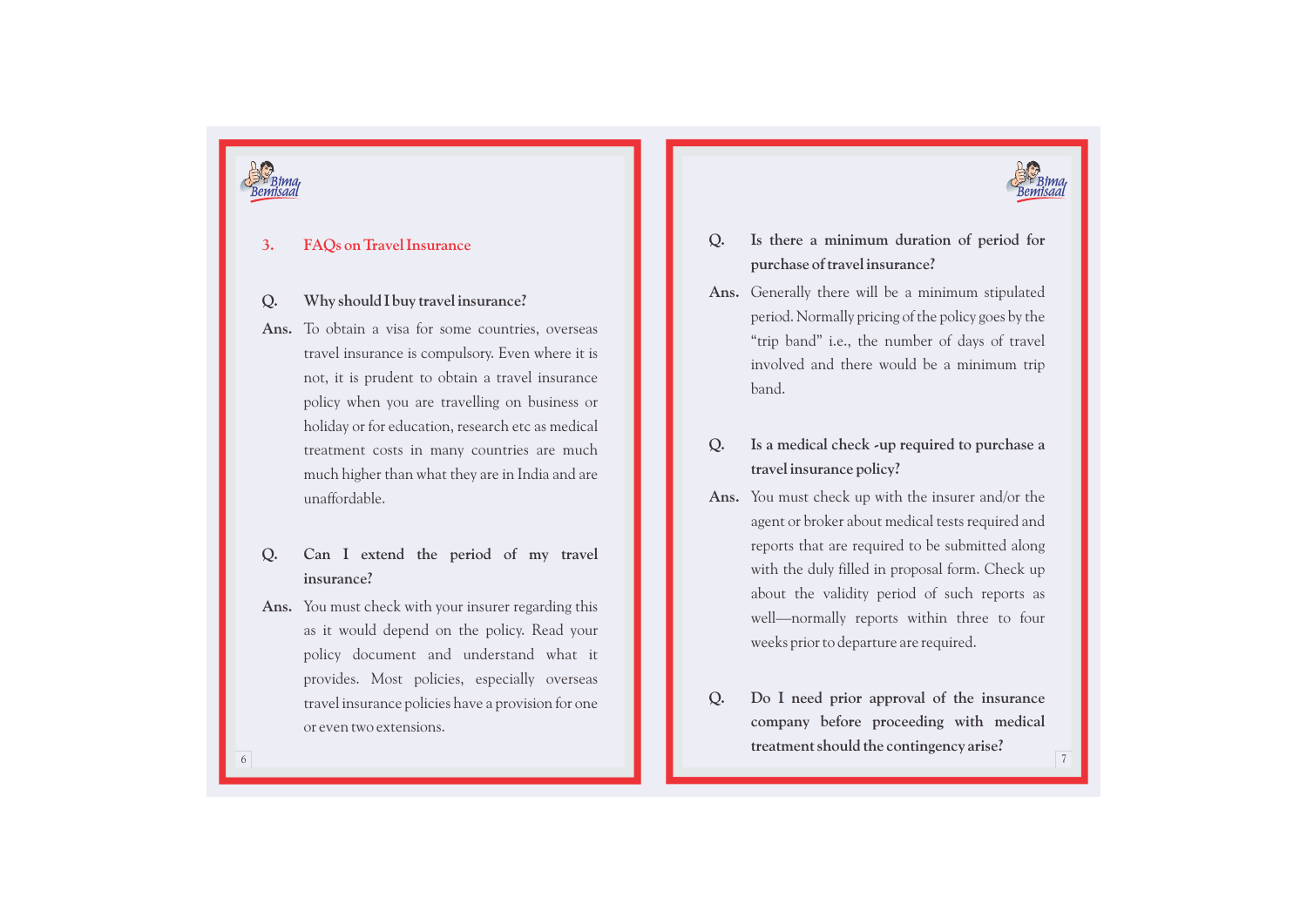



Ans. Please read the policy thoroughly and **Ans.** understand whether there are such requirements. Prior approval would be required in most cases though there could be exceptions depending on the emergency involved. Get this aspect clarified at the time of purchasing the policy.

### **Q. Who is a Third Party Administrator?**

- **Ans.** A Third Party Administrator is one who offers claims services on behalf of the insurer. In most cases, they offer cashless facility. You must confirm details from your insurer before you travel. Ensure that your policy document has all the contact details and other relevant information related to the services offered by the Third Party Administrator.
- **Q. Can I get a refund under my policy if I cut short my travel?**
- proof of the same, policies would normally provide for premium refund subject to deductions towards administrative costs. Where travel is cut short, policies may or may not allow refund subject to certain conditions. You must read your document and understand whether there is such a provision and if so, how it operates. Ans. In case your travel doesn't take off and you show
- **Q. Is my visa status relevant to obtain overseas travel insurance?**
- **Ans.** In most cases it would be. Normally, such policies are meant for travellers who visit other countries on business or holiday or education or other purposes and not for those residing permanently abroad.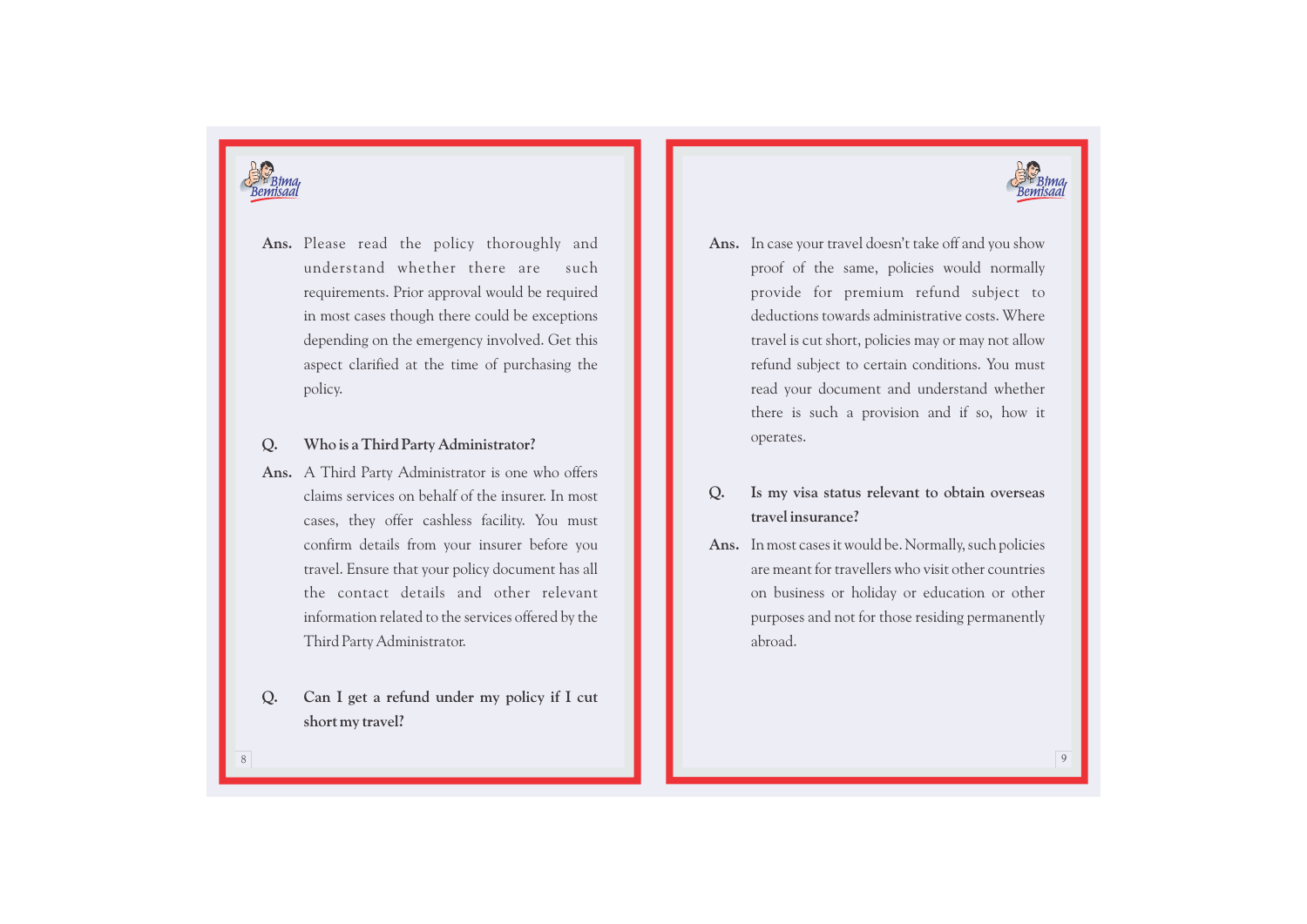

### **Policyholder Servicing Turnaround Times as prescribed by IRD A**

| Service                                                                                                                             | Maximum<br>Turn Around Time |
|-------------------------------------------------------------------------------------------------------------------------------------|-----------------------------|
| General                                                                                                                             |                             |
| Processing of Proposal and Communication<br>of decisions including requirements/issue<br>of Policy /Cancellations                   | 15 days                     |
| Obtaining copy of the proposal                                                                                                      | 30 days                     |
| Post Policy issue service requests concerning<br>mistakes/refund of proposal deposit and also<br>Non-Claim related service requests | 10 days                     |
| Life Insurance                                                                                                                      |                             |
| Surrender value/annuity/pension processing                                                                                          | 10 days                     |
| Maturity claim/Survival benefit/penal<br>interest not paid                                                                          | 15 days                     |
| Raising claim requirements after lodging<br>the Claim                                                                               | 15 days                     |
| Death claim settlement without<br>Investigation requirement                                                                         | 30 days                     |
| Death claim settlement/repudiation with<br>Investigation requirement                                                                | 6 months                    |
| <b>General Insurance</b>                                                                                                            |                             |
| Survey report submission                                                                                                            | 30 days                     |
| Insurer seeking addendum report                                                                                                     | 15 days                     |
| Settlement/rejection of Claim after<br>receiving first/addendum survey report                                                       | 30 days                     |
| <b>Grievances</b>                                                                                                                   |                             |
| Acknowledge a grievance                                                                                                             | 3 days                      |
| Resolve a grievance                                                                                                                 | 15 days                     |



## **5. If you have a grievance:**

The Consumer Affairs Department of the Insurance Regulatory and Development Authority (IRDA) has introduced the Integrated Grievance Management System (IGMS) which is an online system for registration and tracking of grievances. You must register your grievance first with the insurance company and in case you are not satisfied with its disposal by the company, you may escalate it to IRDA through IGMS by accessing www.igms.irda.gov.in. In case you are not able to access the insurer's grievance system directly, IGMS also provides you a gateway to register your grievance with the insurer.

Apart from registering your grievance through IGMS (i.e., web), you have several channels for grievance registration-through e-mail (complaints@irda.gov.in), through letter ( address your letter to Consumer Affairs Department, Insurance Regulatory and Development Authority, 3rd Floor, Parishram Bhavan, Basheerbagh, Hyderabad:4) or simply call IRDA Call Centre at **Toll Free 155255** through which IRDA shall, free of cost, register your complaints against insurance companies as well as help track its status. The Call Centre assists by filling up the complaints form on the basis of the call. Wherever required, it will facilitate in